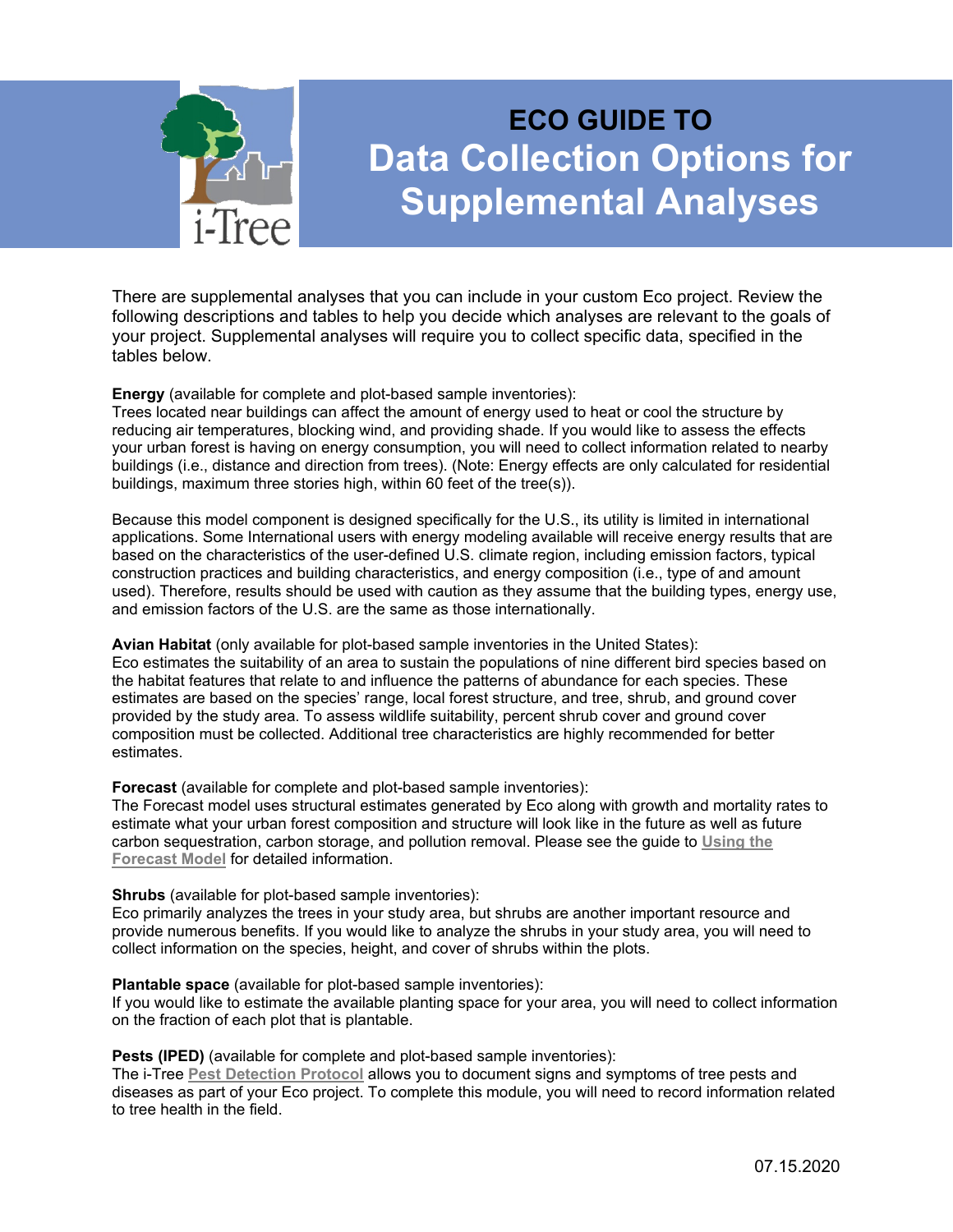#### **Tree Information**

| Use this table to help guide your field data collection decisions:<br>The Description column provides more information about each data variable. The extra model<br>components shown in the right-hand columns require certain optional data to be collected. The optional<br>data that must be collected for each extra model component are designated by an "x". |                                             |                                                                                                                                                   |        | Pests (IPED)    |
|--------------------------------------------------------------------------------------------------------------------------------------------------------------------------------------------------------------------------------------------------------------------------------------------------------------------------------------------------------------------|---------------------------------------------|---------------------------------------------------------------------------------------------------------------------------------------------------|--------|-----------------|
|                                                                                                                                                                                                                                                                                                                                                                    | <b>Data Variables</b><br><b>Description</b> |                                                                                                                                                   |        |                 |
|                                                                                                                                                                                                                                                                                                                                                                    | <b>Minimum required fields</b>              |                                                                                                                                                   | inergy |                 |
| <b>Species</b>                                                                                                                                                                                                                                                                                                                                                     |                                             | Identify and record the species and genus names of each tree                                                                                      |        | <b>REQUIRED</b> |
|                                                                                                                                                                                                                                                                                                                                                                    |                                             | Exact measurement or categories of the tree stem diameter at breast                                                                               |        |                 |
| <b>DBH</b>                                                                                                                                                                                                                                                                                                                                                         |                                             | height for each tree                                                                                                                              |        | <b>REQUIRED</b> |
| <b>General site fields</b>                                                                                                                                                                                                                                                                                                                                         |                                             |                                                                                                                                                   |        |                 |
| Tree address                                                                                                                                                                                                                                                                                                                                                       |                                             | Street address of tree or notes for locating trees in areas without street<br>addresses                                                           |        |                 |
| Land use                                                                                                                                                                                                                                                                                                                                                           |                                             | Land use type in which tree is located                                                                                                            |        |                 |
| Strata                                                                                                                                                                                                                                                                                                                                                             |                                             | Sub-units by which study area are divided for analysis (e.g., land use,<br>neighborhood)                                                          |        |                 |
| <b>Status</b>                                                                                                                                                                                                                                                                                                                                                      |                                             | Status of tree as planted or self-seeded                                                                                                          |        |                 |
|                                                                                                                                                                                                                                                                                                                                                                    | Street tree/non-street tree                 | Identify if tree is a street tree or not (Y/N)                                                                                                    |        |                 |
| Map coordinates                                                                                                                                                                                                                                                                                                                                                    |                                             | Longitude and latitude of tree                                                                                                                    |        |                 |
| Public/private                                                                                                                                                                                                                                                                                                                                                     |                                             | The classification of each tree as city managed (public) or not (private)                                                                         |        |                 |
| <b>Tree detail fields</b>                                                                                                                                                                                                                                                                                                                                          |                                             |                                                                                                                                                   |        |                 |
| Total tree height                                                                                                                                                                                                                                                                                                                                                  |                                             | Height from the ground to the top (alive or dead) of the tree                                                                                     |        |                 |
|                                                                                                                                                                                                                                                                                                                                                                    | Live tree height                            | Height from the ground to the live top of the tree                                                                                                |        |                 |
| Crown                                                                                                                                                                                                                                                                                                                                                              | Height to crown<br>base                     | Height from the ground to the base of the live crown                                                                                              |        |                 |
| size                                                                                                                                                                                                                                                                                                                                                               | Crown width                                 | The width of the crown in two directions: north-south and east-west                                                                               |        |                 |
|                                                                                                                                                                                                                                                                                                                                                                    | Percent crown<br>missing                    | Percent of the crown volume that is not occupied by branches and leaves                                                                           |        |                 |
| Crown                                                                                                                                                                                                                                                                                                                                                              | Dieback                                     | Estimate of the percent of the crown that is composed of dead branches                                                                            |        |                 |
| health                                                                                                                                                                                                                                                                                                                                                             | Condition                                   | Estimate of the condition of the crown recorded as 100 minus the percent                                                                          |        |                 |
|                                                                                                                                                                                                                                                                                                                                                                    |                                             | of the crown composed of dieback (i.e., dead branches)                                                                                            |        |                 |
|                                                                                                                                                                                                                                                                                                                                                                    | Crown light exposure                        | Number of sides of the tree receiving sunlight from above (maximum of 5)                                                                          |        |                 |
| Energy                                                                                                                                                                                                                                                                                                                                                             | Direction                                   | Direction from tree to the closest part of the building                                                                                           | х      |                 |
|                                                                                                                                                                                                                                                                                                                                                                    | <b>Distance</b>                             | Shortest distance from tree to the closest part of the building                                                                                   | x      |                 |
|                                                                                                                                                                                                                                                                                                                                                                    | <b>Management fields</b>                    |                                                                                                                                                   |        |                 |
|                                                                                                                                                                                                                                                                                                                                                                    | Maintenance recommended                     | User defined general maintenance recommendations (e.g. routine prune)<br>for the tree                                                             |        |                 |
| Maintenance task                                                                                                                                                                                                                                                                                                                                                   |                                             | User defined priority maintenance tasks (e.g., pest treatment) for the tree                                                                       |        |                 |
| Sidewalk conflict                                                                                                                                                                                                                                                                                                                                                  |                                             | Extent of damage to sidewalks from nearby trees defined by user                                                                                   |        |                 |
| Utility conflict                                                                                                                                                                                                                                                                                                                                                   |                                             | User defined potential or existing conflicts between tree branches and<br>overhead utility lines                                                  |        |                 |
| Pests<br>(IPED)                                                                                                                                                                                                                                                                                                                                                    | Signs and<br>symptoms of<br>tree stress     | Absence or presence of signs and symptoms of dieback, epicormic sprouts,<br>wilted foliaged, environmental stress, or human stress                |        | x               |
|                                                                                                                                                                                                                                                                                                                                                                    | Signs and<br>symptoms of<br>foliage/twigs   | Absence or presence of signs and symptoms of defoliation, discolored<br>foliage, abnormal foliage, or insect signs and extent of foliage affected |        | x               |
|                                                                                                                                                                                                                                                                                                                                                                    | Signs and<br>symptoms of<br>branches/bole   | Absence or presence of signs and symptoms of insects or diseases on the<br>branches/bole and location of signs or symptoms                        |        | x               |
| User Tree ID                                                                                                                                                                                                                                                                                                                                                       |                                             | User created tree identifier, can be alphanumeric & non-alphanumeric                                                                              |        |                 |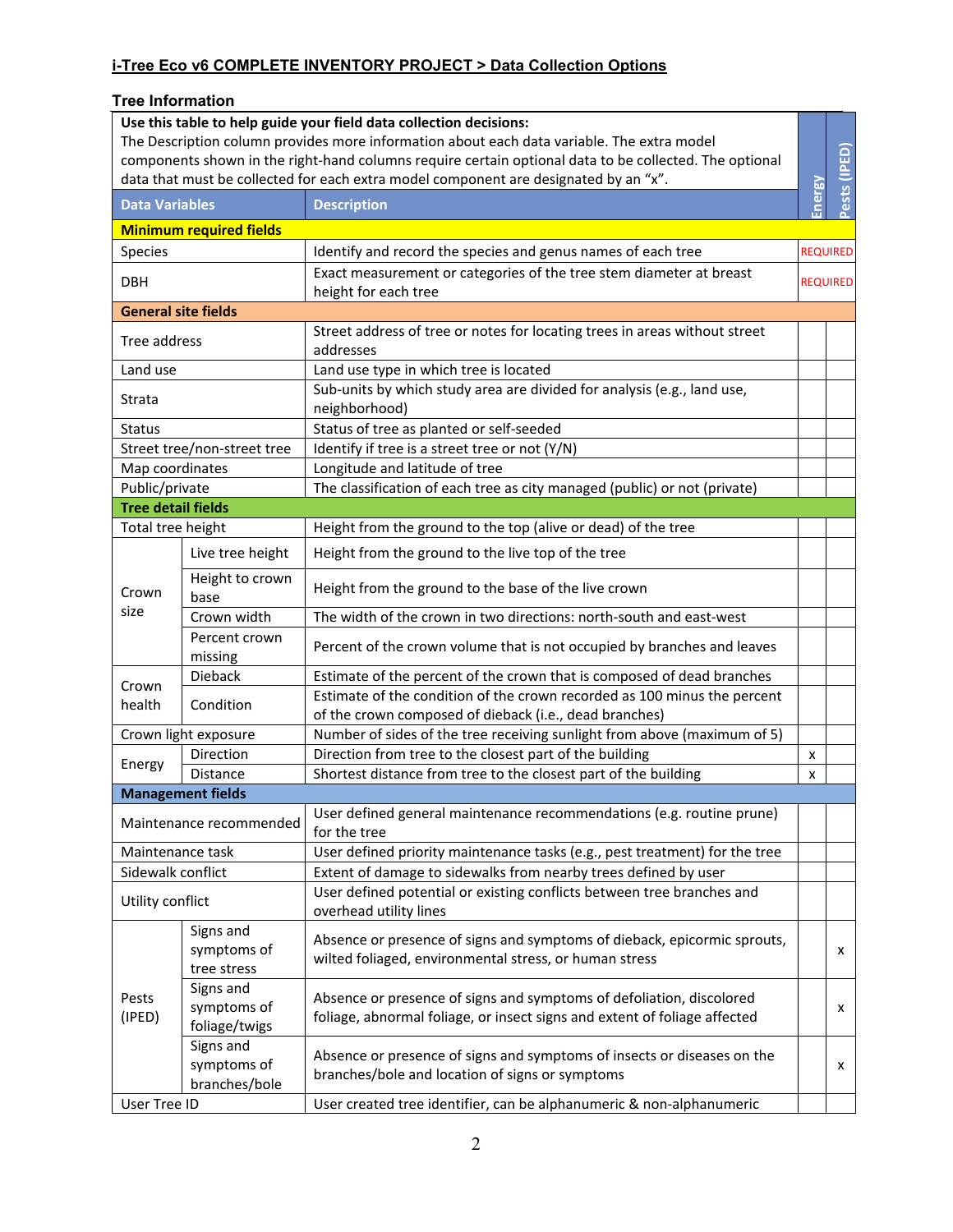## **i-Tree Eco v6 PLOT-BASED SAMPLE PROJECT > Data Collection Options**

### **Plot Information**

| Use this table to help guide your field data collection decisions:<br>The Description column provides more information about each data variable. The extra<br>model components shown in the right-hand columns require certain optional data to be<br>collected. The optional data that must be collected for each extra model component are<br>designated by an "x".<br><b>Data Variables</b><br><b>Description</b> |                                |                                                                                                                                                                                                                                                                 | Shrubs          | Plantable space | Avian Habitat | Grass/Herbaceous<br>pollution removal |
|----------------------------------------------------------------------------------------------------------------------------------------------------------------------------------------------------------------------------------------------------------------------------------------------------------------------------------------------------------------------------------------------------------------------|--------------------------------|-----------------------------------------------------------------------------------------------------------------------------------------------------------------------------------------------------------------------------------------------------------------|-----------------|-----------------|---------------|---------------------------------------|
|                                                                                                                                                                                                                                                                                                                                                                                                                      | <b>Minimum required fields</b> | The amount of plot than can be accessed, measured,                                                                                                                                                                                                              |                 |                 |               |                                       |
| Percent measured<br>Percent tree cover                                                                                                                                                                                                                                                                                                                                                                               |                                | and/or included in this study                                                                                                                                                                                                                                   | <b>REQUIRED</b> |                 |               |                                       |
|                                                                                                                                                                                                                                                                                                                                                                                                                      |                                | The amount of the plot covered by tree canopy (in<br>percent).                                                                                                                                                                                                  | <b>REQUIRED</b> |                 |               |                                       |
| <b>General fields</b>                                                                                                                                                                                                                                                                                                                                                                                                |                                |                                                                                                                                                                                                                                                                 |                 |                 |               |                                       |
|                                                                                                                                                                                                                                                                                                                                                                                                                      | <b>Actual land</b><br>use      | Land use type(s) that are seen in the field                                                                                                                                                                                                                     |                 |                 |               |                                       |
| Land use                                                                                                                                                                                                                                                                                                                                                                                                             | Percent of<br>plot             | The amount of the plot area covered by each land use                                                                                                                                                                                                            |                 |                 |               |                                       |
| Percent shrub cover                                                                                                                                                                                                                                                                                                                                                                                                  |                                | The amount of the plot covered by shrub canopy (in<br>percent)                                                                                                                                                                                                  | x               |                 | x             |                                       |
| Percent plantable space                                                                                                                                                                                                                                                                                                                                                                                              |                                | The amount of the plot area that is plantable for trees (i.e.,<br>plantable soil that is not under tree canopy or other<br>overhead restrictions and where tree<br>planting/establishment would not be prohibited due to<br>land use, such as a baseball field) |                 | x               |               |                                       |
| Plot address                                                                                                                                                                                                                                                                                                                                                                                                         |                                | Street address of plot or notes for locating plots in areas<br>without street addresses                                                                                                                                                                         |                 |                 |               |                                       |
| Map coordinates                                                                                                                                                                                                                                                                                                                                                                                                      |                                | Longitude and latitude of plot center                                                                                                                                                                                                                           |                 |                 |               |                                       |
|                                                                                                                                                                                                                                                                                                                                                                                                                      | Object type                    | Visible landmark(s), such as a stop sign or permanent<br>structure, that are seen when standing at plot center                                                                                                                                                  |                 |                 |               |                                       |
| Reference                                                                                                                                                                                                                                                                                                                                                                                                            | Direction                      | The direction from the plot center to the reference object                                                                                                                                                                                                      |                 |                 |               |                                       |
| objects                                                                                                                                                                                                                                                                                                                                                                                                              | Distance                       | The distance from the plot center to the reference object                                                                                                                                                                                                       |                 |                 |               |                                       |
|                                                                                                                                                                                                                                                                                                                                                                                                                      | <b>DBH</b>                     | Stem diameter measured at breast height (DBH) if the<br>reference object is a tree                                                                                                                                                                              |                 |                 |               |                                       |
| Ground                                                                                                                                                                                                                                                                                                                                                                                                               | Ground<br>cover                | Ground cover type(s) that are seen in the field                                                                                                                                                                                                                 |                 |                 | x             | x                                     |
| cover                                                                                                                                                                                                                                                                                                                                                                                                                | Percent of<br>plot             | The amount of the plot area covered by each ground cover                                                                                                                                                                                                        |                 |                 | x             | х                                     |
|                                                                                                                                                                                                                                                                                                                                                                                                                      | Species                        | Name of shrub species                                                                                                                                                                                                                                           | x               |                 |               |                                       |
| Shrub<br>details                                                                                                                                                                                                                                                                                                                                                                                                     | Height                         | Average height of shrub group (i.e., mass of shrubs of the<br>same species)                                                                                                                                                                                     | x               |                 |               |                                       |
|                                                                                                                                                                                                                                                                                                                                                                                                                      | Percent of<br>area             | The amount of the shrub area in the plot covered by each<br>shrub group                                                                                                                                                                                         | x               |                 |               |                                       |
|                                                                                                                                                                                                                                                                                                                                                                                                                      | Percent<br>missing             | The percent of the shrub group volume that is missing<br>(i.e., not occupied by leaves)                                                                                                                                                                         | x               |                 |               |                                       |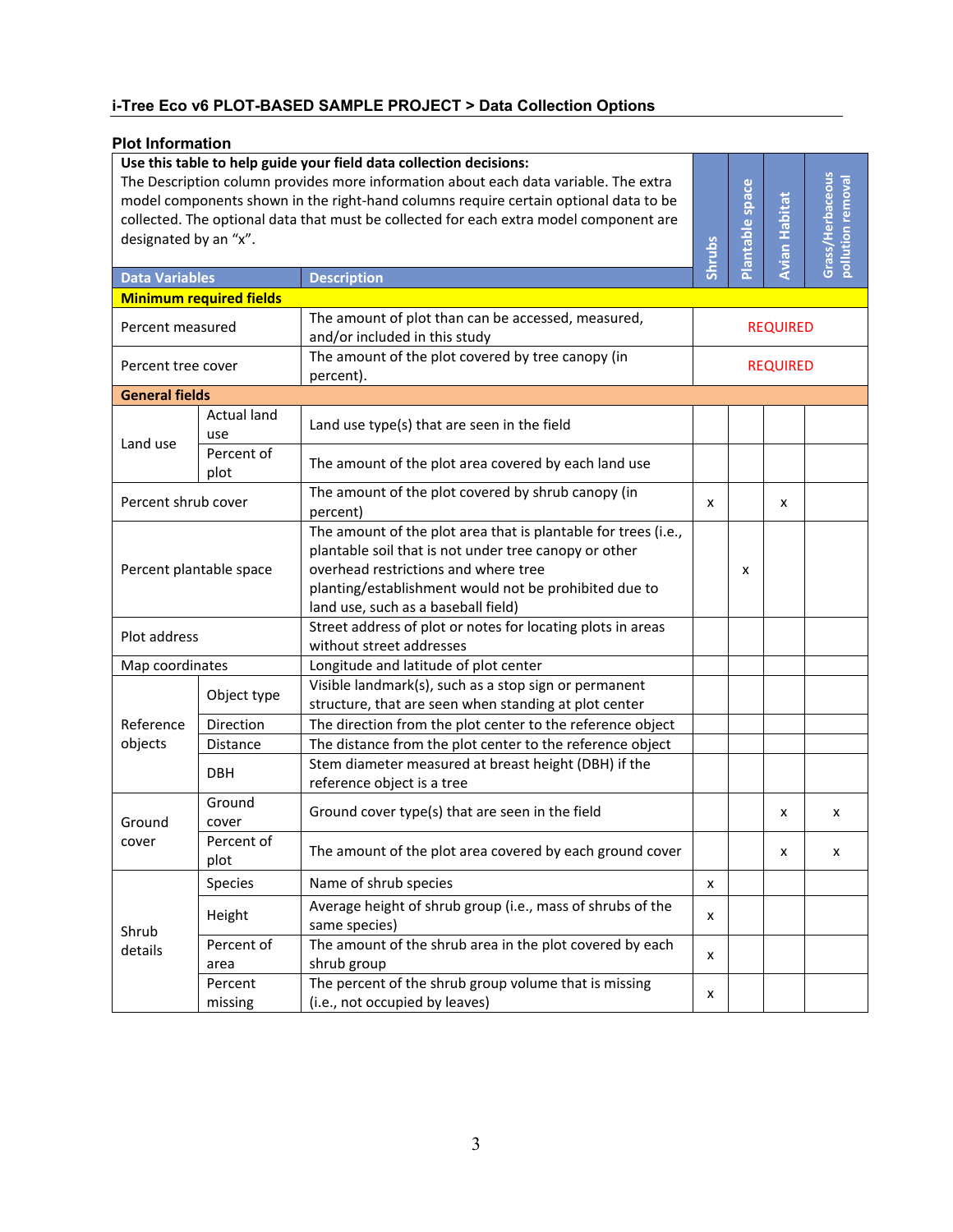## **Tree Information**

| Use this table to help guide your field data collection decisions:                                         |                                |                                                                                                                                    |                 |              |  |
|------------------------------------------------------------------------------------------------------------|--------------------------------|------------------------------------------------------------------------------------------------------------------------------------|-----------------|--------------|--|
| The Description column provides more information about each data variable. The extra model components      |                                |                                                                                                                                    |                 |              |  |
| shown in the right-hand columns require certain optional data to be collected. The optional data that must |                                |                                                                                                                                    |                 |              |  |
| be collected for each extra model component are designated by an "x".                                      |                                |                                                                                                                                    | Energy          | Pests (IPED) |  |
| <b>Data Variables</b>                                                                                      |                                | <b>Description</b>                                                                                                                 |                 |              |  |
|                                                                                                            | <b>Minimum required fields</b> |                                                                                                                                    |                 |              |  |
| Species                                                                                                    |                                | Identify and record the species and genus names of each tree                                                                       | <b>REQUIRED</b> |              |  |
| <b>DBH</b>                                                                                                 |                                | Exact measurement or categories of the tree stem diameter at breast<br>height for each tree                                        | <b>REQUIRED</b> |              |  |
| <b>General site fields</b>                                                                                 |                                |                                                                                                                                    |                 |              |  |
| Land use                                                                                                   |                                | Land use type in which tree is located                                                                                             |                 |              |  |
| <b>Status</b>                                                                                              |                                | Status of tree as planted or self-seeded                                                                                           |                 |              |  |
|                                                                                                            | Distance to plot center        | The distance from the tree to plot center                                                                                          |                 |              |  |
|                                                                                                            | Direction to plot center       | The direction from the tree to plot center                                                                                         |                 |              |  |
|                                                                                                            | Street tree/non-street tree    | Identify if tree is a street tree or not (Y/N)                                                                                     |                 |              |  |
| Public/private                                                                                             |                                | The classification of each tree as city managed (public) or not (private)                                                          |                 |              |  |
| Cover<br>under                                                                                             | Percent<br>impervious          | The percent of the area beneath the drip line of the tree that is impervious                                                       |                 |              |  |
| canopy                                                                                                     | Percent shrub                  | The percent of the area beneath the drip line of the tree that is shrub                                                            |                 |              |  |
| <b>Tree detail fields</b>                                                                                  |                                |                                                                                                                                    |                 |              |  |
| Total tree height                                                                                          |                                | Height from the ground to the top (alive or dead) of the tree                                                                      |                 |              |  |
|                                                                                                            | Live tree height               | Height from the ground to the live top of the tree                                                                                 |                 |              |  |
| Crown                                                                                                      | Height to crown<br>base        | Height from the ground to the base of the live crown                                                                               |                 |              |  |
| size                                                                                                       | Crown width                    | The width of the crown in two directions: north-south and east-west                                                                |                 |              |  |
|                                                                                                            | Percent crown<br>missing       | Percent of the crown volume that is not occupied by branches and leaves                                                            |                 |              |  |
| Crown                                                                                                      | <b>Dieback</b>                 | Estimate of the percent of the crown that is composed of dead branches                                                             |                 |              |  |
| health                                                                                                     | Condition                      | Estimate of the condition of the crown recorded as 100 minus the percent<br>of the crown composed of dieback (i.e., dead branches) |                 |              |  |
| Crown light exposure                                                                                       |                                | Number of sides of the tree receiving sunlight from above (maximum of 5)                                                           |                 |              |  |
| Energy                                                                                                     | Direction                      | Direction from tree to the closest part of the building                                                                            | X               |              |  |
|                                                                                                            | Distance                       | Shortest distance from tree to the closest part of the building                                                                    | x               |              |  |
| <b>Management fields</b>                                                                                   |                                |                                                                                                                                    |                 |              |  |
| Maintenance recommended                                                                                    |                                | User defined general maintenance recommendations (e.g. routine prune)<br>for the tree                                              |                 |              |  |
| Maintenance task                                                                                           |                                | User defined priority maintenance tasks (e.g., pest treatment) for the tree                                                        |                 |              |  |
| Sidewalk conflict                                                                                          |                                | Extent of damage to sidewalks from nearby trees defined by user                                                                    |                 |              |  |
| Utility conflict                                                                                           |                                | User defined potential or existing conflicts between tree branches and<br>overhead utility lines                                   |                 |              |  |